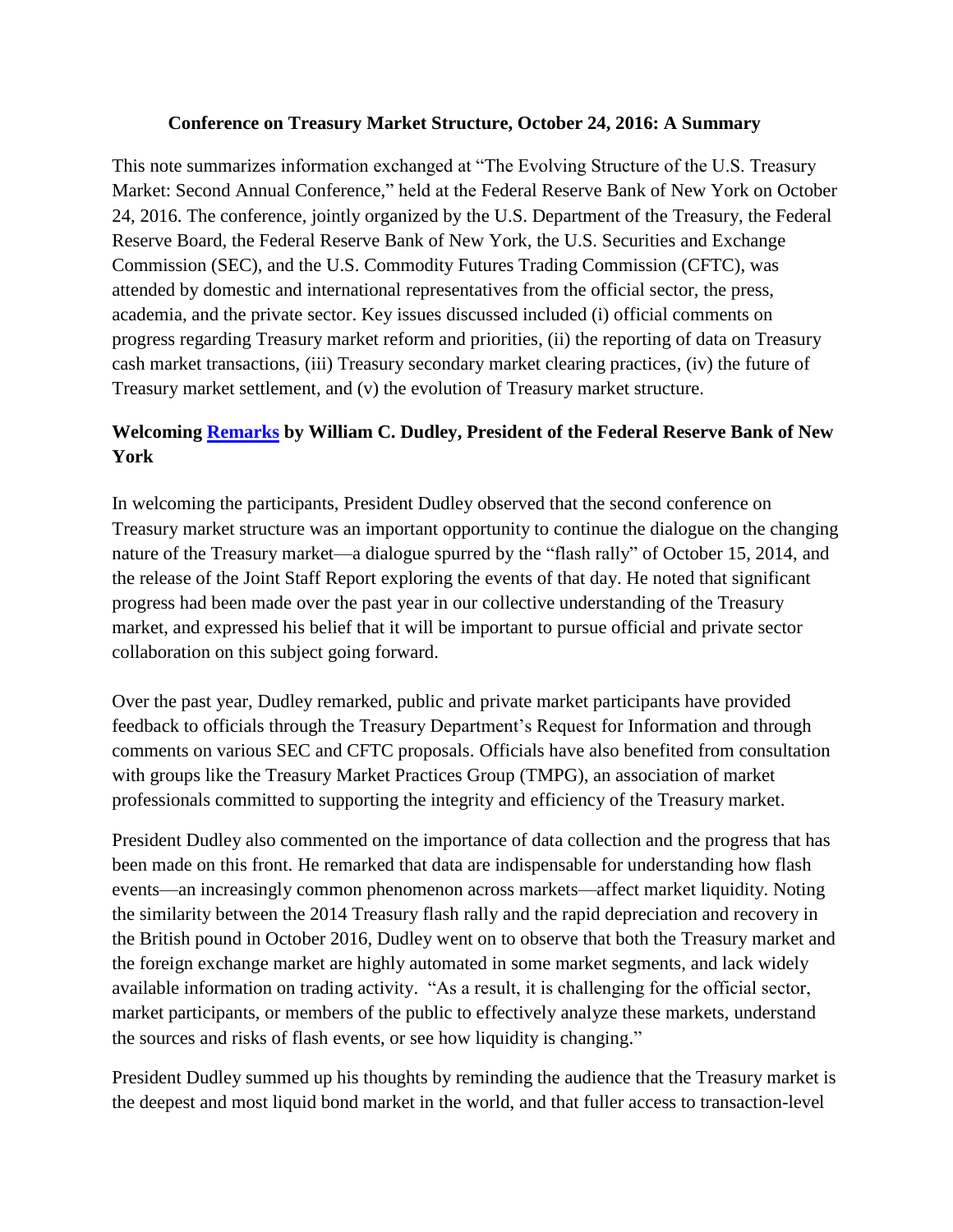data and improvements in transparency are critical to maintaining the market's role as a risk-free global benchmark.

### **[Remarks](https://www.treasury.gov/press-center/press-releases/Pages/jl0591.aspx) by Antonio Weiss, Counselor to the Secretary, U.S. Department of the Treasury**

Counselor Weiss discussed how the Treasury and other Joint Member Staffs have undertaken the most comprehensive review of U.S. Treasury market regulatory reform priorities since the early 1990s. Much has changed over the past twenty-five years, including a significant evolution toward more automated and electronic trading. The first electronic trading platform did not come into view until 1999, and now well over half of the volume traded on interdealer brokerage (IDB) platforms can be transacted at micro second frequency. Earlier this year, the Treasury issued a Request for Information (RFI) to explore issues related to this dramatic evolution.

Weiss highlighted three key themes from RFI comment letters:

- broad support for greater data collection by the official sector,
- split opinion on transparency or public disclosure of data, and
- perceived need among most for broader market regulation.

Weiss observed that the Treasury has analyzed post-trade data transparency by considering the unique role of Treasury securities in the global marketplace and the consequences of post-trade transparency for other markets. While the Treasury will closely review the data before making any final determinations, the Department believes that "the debate should shift from *whether* to seek increased transparency to *how, when,* and *on what basis.*"

In closing, Weiss summarized the Treasury's approach as two pronged: first, "do no harm" and, second, make sure that the regulatory and data structure keep up with the market's evolution. To achieve this second goal, the Treasury has concluded that all significant Treasury market participants should be subject to both comprehensive oversight and trade reporting requirements.

# **[Remarks](http://www.cftc.gov/PressRoom/SpeechesTestimony/opamassad-50) by Timothy Massad, Chairman of the U.S. Commodity Futures Trading Commission**

CFTC Chairman Massad's remarks touched on three broad topics: (i) characteristics of the Treasury futures market, (ii) the events of October 15, and (iii) next steps. Massad began by highlighting differences between the structures of the Treasury futures market and the cash Treasury market. For example, the Treasury futures market is primarily a centralized market, with contracts listed on a regulated futures exchange, whereas the cash Treasury market has a dual structure.

Massad noted that the CFTC will be making some new proposals regarding operational risks of automated trading ("AT") in the next month. Massad expects that the proposals will "include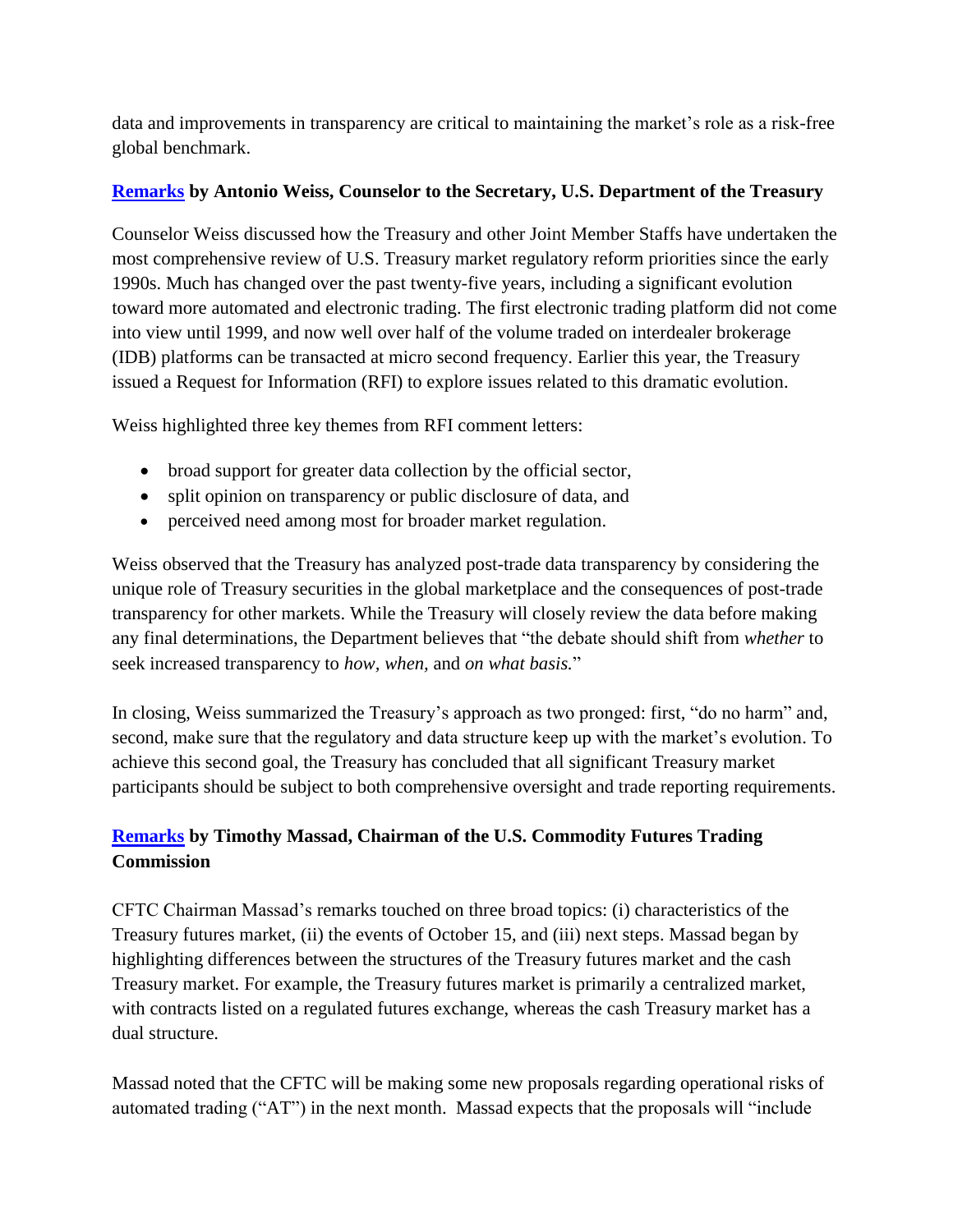requirements for pre-trade risk controls and other measures with respect to [AT]" and will apply "regardless of whether the [AT] is high or low frequency." He also expects that the proposals will recommend "controls at the exchange level, and also at the clearing member and trading firm level." He said that in most cases, the proposals for risk controls will be principles-based standards and will not prescribe parameters or limits for such controls. Massad noted that the CFTC is considering whether to require the following in the upcoming (and future) proposals:

- pre-trade controls (such as message throttles and maximum order size limits);
- requirements pertaining to the design, testing, and supervision of AT systems;
- registration for proprietary firms not already registered with the CFTC; and
- measures limiting the practice of self-trading.

### **[Remarks](https://www.sec.gov/news/speech/white-keynote-us-treasury-market-conference-102416.html) by Mary Jo White, Chair of the U.S. Securities and Exchange Commission**

SEC Chair White emphasized the importance of prioritizing regulatory enhancements for the Treasury market, drawing on lessons learned from regulating the electronic equity markets and noting that "regulation of the equity markets can and should be deployed to strengthen the U.S. Treasury market." Chair White identified three focus areas at the SEC for enhancing regulation of the Treasury market: (i) enhancing oversight and reporting of trading and trading platform operations, (ii) strengthening the foundational regulatory regime for trading platforms and broker-dealers that trade in the Treasury market, and (iii) working with the Financial Industry Regulatory Authority (FINRA) as it reconsiders the application of its rules to this market.

With regard to regulatory oversight and trade reporting, Chair White applauded the recent progress in requiring trading data for U.S. Treasury securities to be reported to FINRA for regulatory purposes and emphasized that public transparency of such data is a critical next step. Chair White also announced important initiatives under way at the SEC concerning regulation of trading platforms, indicating that proposals are underway to apply Regulation Alternative Trading System (ATS) and Regulation Systems Compliance and Integrity (SCI) to trading platforms that trade government securities. Chair White also recognized the importance of regulating the dealing activity of principal trading firms; she indicated that consideration is being given to how to clarify the conduct of principal trading firms that triggers dealer registration requirements. Finally, Chair White described the work that FINRA has undertaken to apply important conduct rules to the government securities market.

## **[Remarks](https://www.treasury.gov/press-center/press-releases/Pages/jl0592.aspx) by Daleep Singh, Acting Assistant Secretary for Financial Markets of the U.S. Treasury**

Assistant Secretary Singh [focused his](https://www.treasury.gov/press-center/press-releases/Pages/jl0592.aspx) remarks on two topics, debt management and Treasury market liquidity. With regard to debt management*,* Singh highlighted the Treasury's recent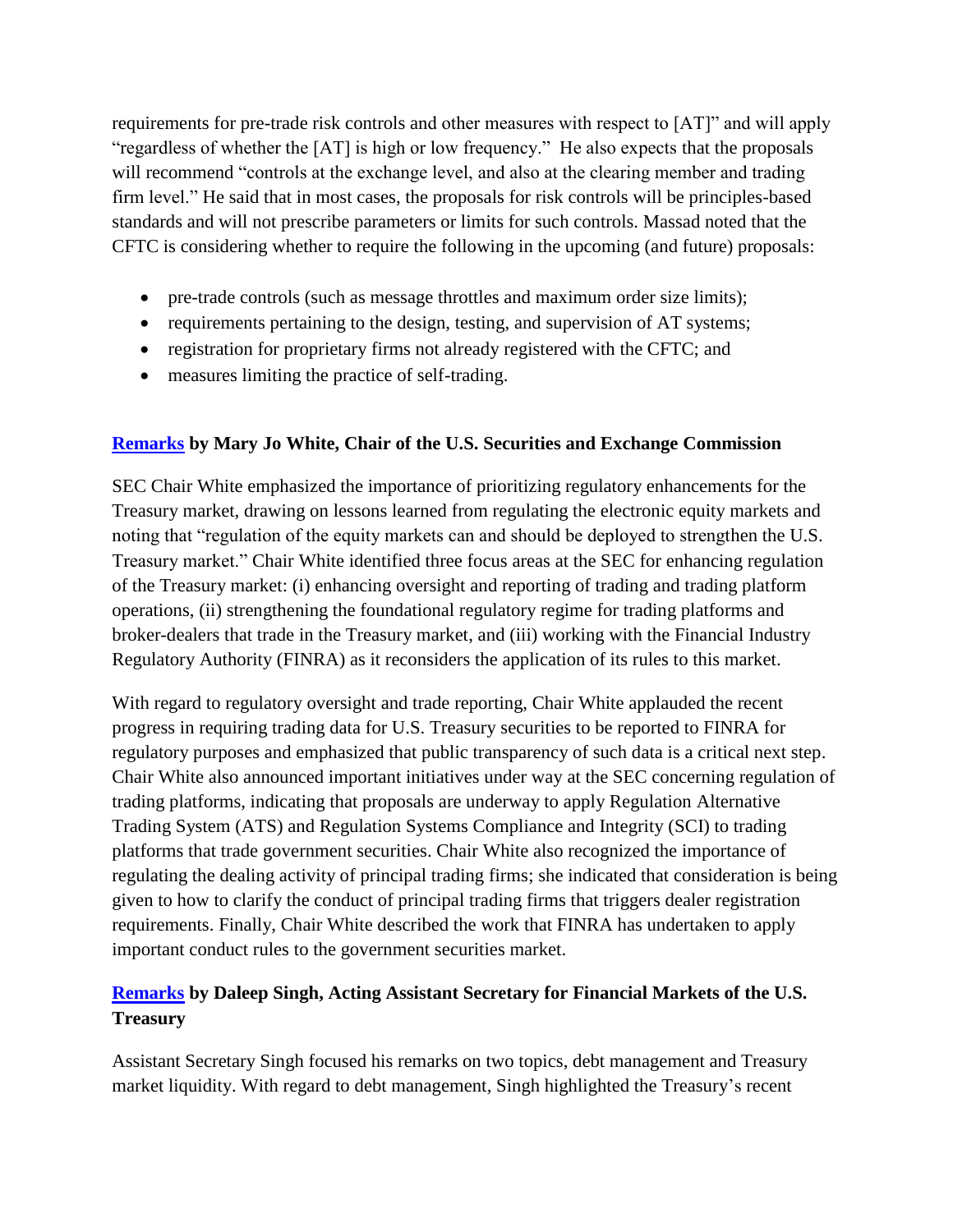actions to improve the structure of its debt portfolio. These actions included increasing the weighted average maturity of its marketable debt portfolio and boosting the supply of Treasury bills outstanding.

Turning his attention to Treasury market liquidity*,* Singh indicated that in assessing fixed-income liquidity in the post-crisis period, the Treasury gave particular attention to the forward-looking implications for "core policy objectives" (for example, financial stability, well-functioning capital markets, and economic growth). Singh said that one such Treasury policy objective is to foster "stable liquidity." Compared with mere "fleeting liquidity," "stable liquidity" enables the market to function even in times of stress. In light of the Treasury's analysis, Singh said his priority post-crisis "has been to strengthen the core of the system—if we have more resilient intermediaries, funding mechanisms, and infrastructure, we should have more stable liquidity." Echoing remarks made by SEC Chair White and CFTC Chairman Massad earlier in the day, Singh noted that strengthening the system's core requires regulatory reforms to address principal trading firms and changes in the market infrastructure itself (for example, the CFTC's Regulation AT on algorithmic trading and futures markets).

## *Panel 1: Data Reporting and the Cash U.S. Treasury Market*

Participants in the first panel expressed a shared recognition of the appropriateness of the official sector gaining broader access to post-trade transaction-level data. However, there was more debate concerning the specific parameters of Treasury data that should be made transparent to the public. On balance, the panel urged caution but did not dispute the notion presented by Counselor Weiss that increased transparency in the Treasury market was coming in the future and that the key questions related only to design and implementation. Panelists broadly agreed that increased Treasury market transparency would change the way the market operated, and agreed, too, that the market could adapt to the change in data availability.

Some panel members argued that owing to the Treasury market's importance and support of the dollar's role as the reserve currency, more was at stake with changes to Treasury market transparency than with changes to corporate or agency-MBS market transparency; these speakers urged extreme caution in the rollout. Other panel members noted that the risks associated with increased Treasury market transparency were somewhat mitigated by the fact that the Treasury market is more transparent than other markets that have been subject to FINRA's Trade Reporting and Compliance Engine (TRACE). Still others argued that this was not true of the entire Treasury market: While some parts (on-the-run securities, for example) were very visible, other parts were less so. All panelists agreed that such differences and the special status of the Treasury market justified a very careful approach to designing caps, thresholds, and delays across the spectrum of Treasury products.

The panel discussion kicked off with a thorough description of FINRA's TRACE reporting scheme, which has been in place for fifteen years. While FINRA has learned a great deal over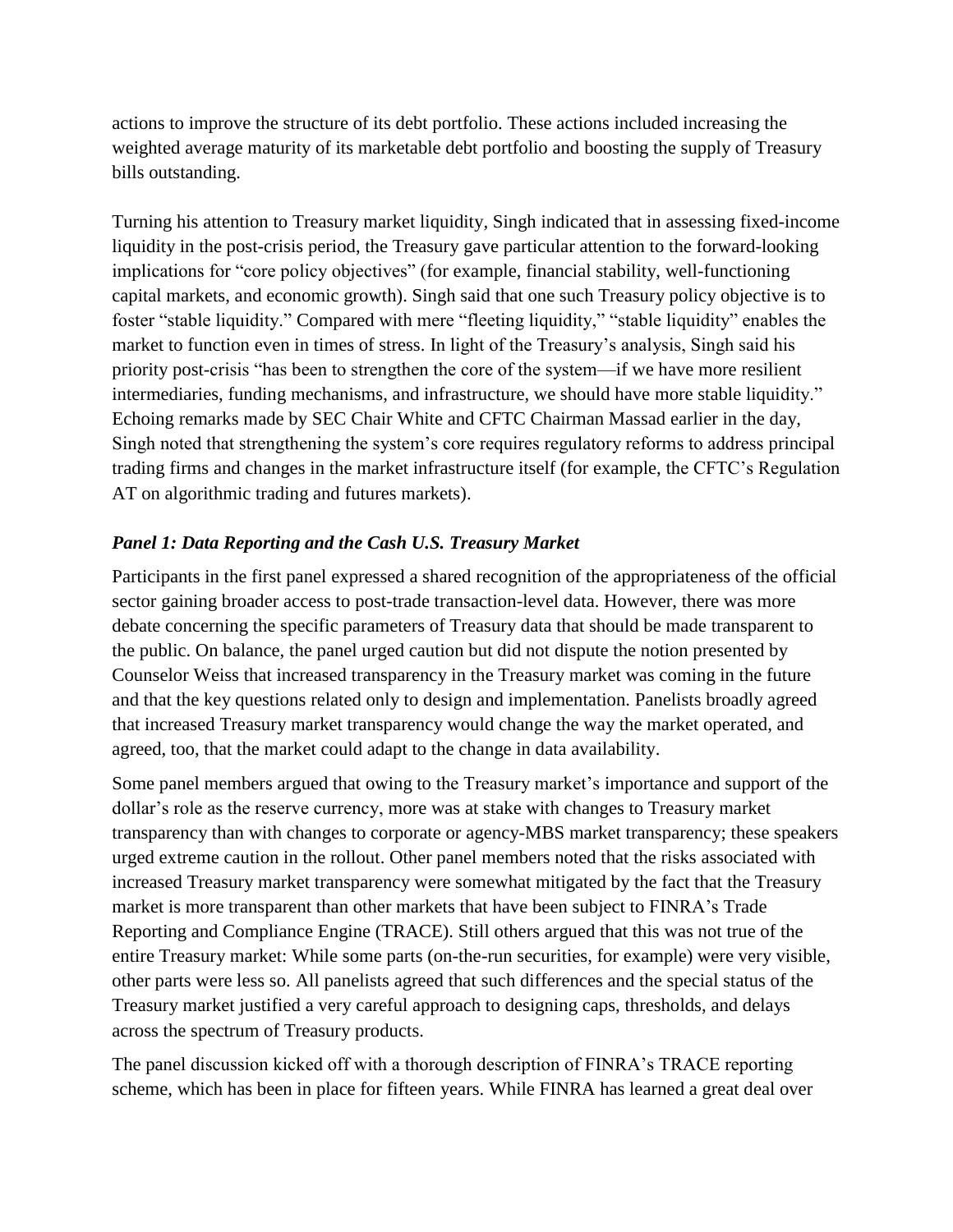this time, they have always followed an incremental and gradual approach, often choosing to run controlled experiments prior to finalizing arrangements. This approach is particularly evident in transparency decisions. FINRA representatives shared six trade-reporting principles and eight dissemination principles:

### *FINRA Trade Reporting Principles*

- Understand market structure (so reporting does not change structure).
- Collect all transactions from day one (helps reset conventional wisdom).
- Begin with simple requirements, refine over time.
- Maintain data integrity (accuracy and completeness objective).
- Be sensitive to implementation issues for reporters.
- Recognize that establishing a new reporting regime is complex and difficult for all.

### *FINRA Data Dissemination Principles*

- Strive to provide useful information as early as possible.
- Be flexible in disseminating information; recognize that different facets of the market get different treatment.
- Protect the identity of individual respondents.
- Adjust data reporting frequency with experience.
- Address the most liquid parts of the market first, as transparency risks are lower there.
- Continually assess dissemination practice with empirical evidence.
- Ensure the effective distribution of data.
- Look for opportunities to aggregate raw data in unique and useful ways for market participants.

One panelist reviewed the academic literature on TRACE reporting in corporate securities, and learned that most studies have found benefits to TRACE transparency. These studies benefited from TRACE collection methods that provided data from both pre- and post-transparency periods. Before discussing the academic findings, the panelist reviewed the theoretical advantages and disadvantages of transparency. In theory, greater transparency should bring about increased competition and lower transaction costs, as well as a heightened ability for customers to monitor dealers for excessive mark-ups. One drawback of greater transparency is the increased difficulty faced by market makers if disclosure of activity occurs faster than the risk exposure of market making can be hedged.

The literature cited for the corporate bond market concluded that transactions costs decreased 50 percent for insurance companies after the introduction of TRACE—a reduction that is quite large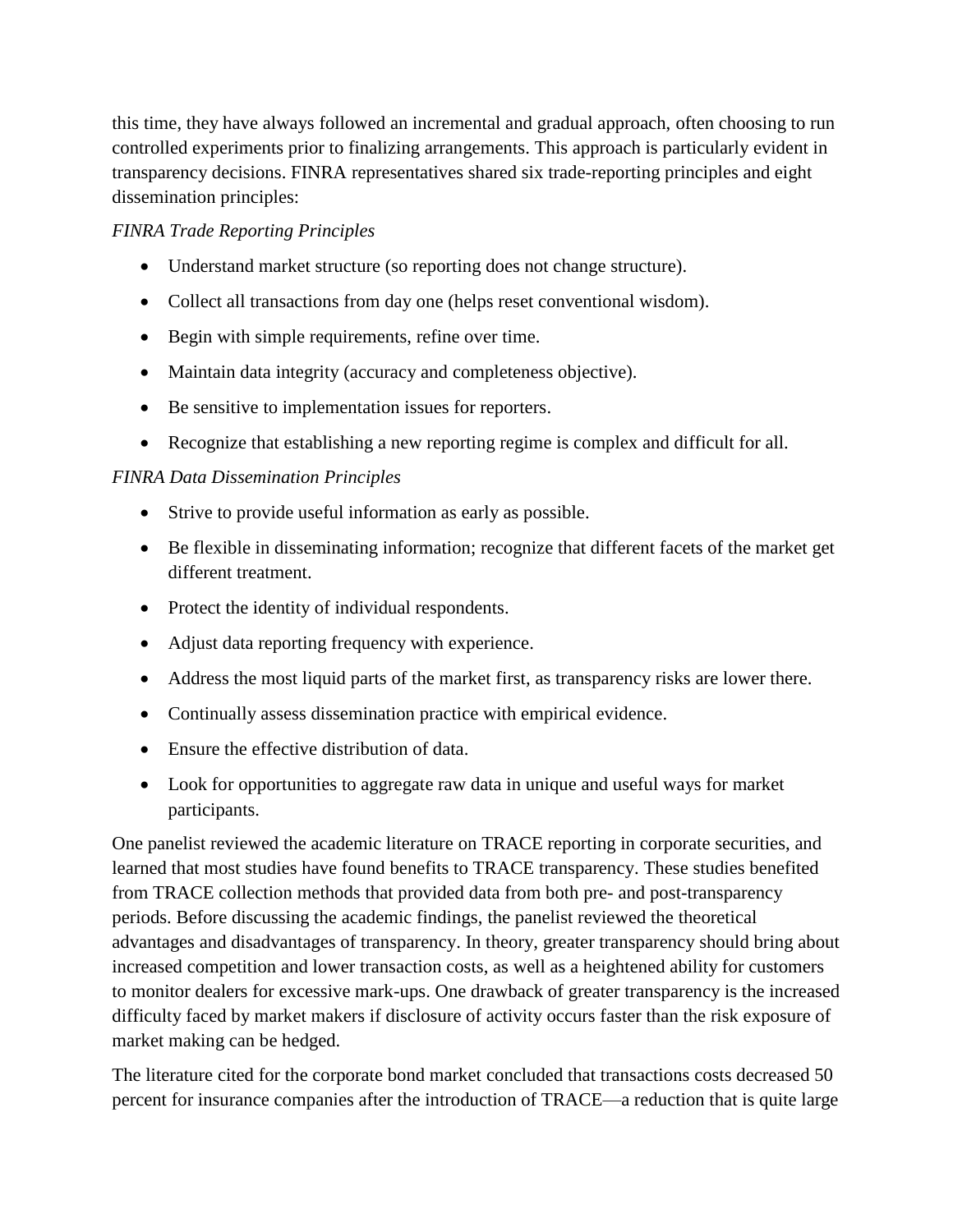for institutional (and hence relatively sophisticated) clients. In addition, transaction costs also declined for corporate bonds not eligible for TRACE reporting, perhaps reflecting a positive externality of transparency to closely related securities. (It was suggested subsequently that such a positive externality might also occur with increased Treasury market transparency, given that it touches so many related markets.) Third, the concentration among dealers in corporate securities declined post-transparency, consistent with greater competition.

Despite these positive empirical results, the caveat was offered that such studies do not necessarily mean that all forms of transparency are beneficial to markets. Consideration must be given to whether current TRACE parameters for corporate bonds are optimal for Treasury securities. For this reason, controlled experiments during the earliest phases of TRACE Treasury data collection could be very beneficial. Another caveat noted by the panelists was the need to consider liquidity stability. While TRACE dissemination does not appear to harm liquidity on average, its effects on liquidity during stress periods are harder to determine. Research to understand market liquidity stability more deeply is expected to continue.

While panelists expressed a range of views on the benefits and risks of greater transparency in the Treasury market, the overall message was that if officials used an extremely cautious approach to the disclosure of trade data, the market would be able to adapt to this new environment.

### *Panel 2: Treasury Secondary Market Clearing Practice*s

This panel's focus on clearing practices in the Treasury secondary cash market reflected issues identified in the *Joint Staff Report: The U.S. Treasury Market on October 15, 2014*:

"Firms trading on the interdealer platforms have cleared through the Fixed Income Clearing Corporation (FICC), which offers central clearing services for cash Treasury securities. However, as PTFs have gained access to the platforms, they have remained outside the FICC membership and clear with each other either bilaterally, or through a prime broker for trades executed with a FICC member. The significance of trading volume of firms outside the FICC membership—now larger in aggregate than that of FICC netting members—raises the question of whether trades cleared for non-CCP members are processed as prudently as those for firms inside the CCP. Trades cleared outside the CCP may not be subject to the same level of settlement risk mitigation techniques such as margin collection, disciplined clearing fund balance requirements, and pre-defined loss sharing arrangements." (p. 55)

Moreover, a number of responses to the Treasury RFI in January 2016 asked whether clearing practices in the Treasury market had kept up with automated trading. While clearing practices in both the dealer-to-customer (D2C) and interdealer broker (IDB) spheres of the Treasury market are important, the panel focused more closely on issues related to IDB trade clearance, because trading on IDB platforms has evolved more than D2C trading in recent years.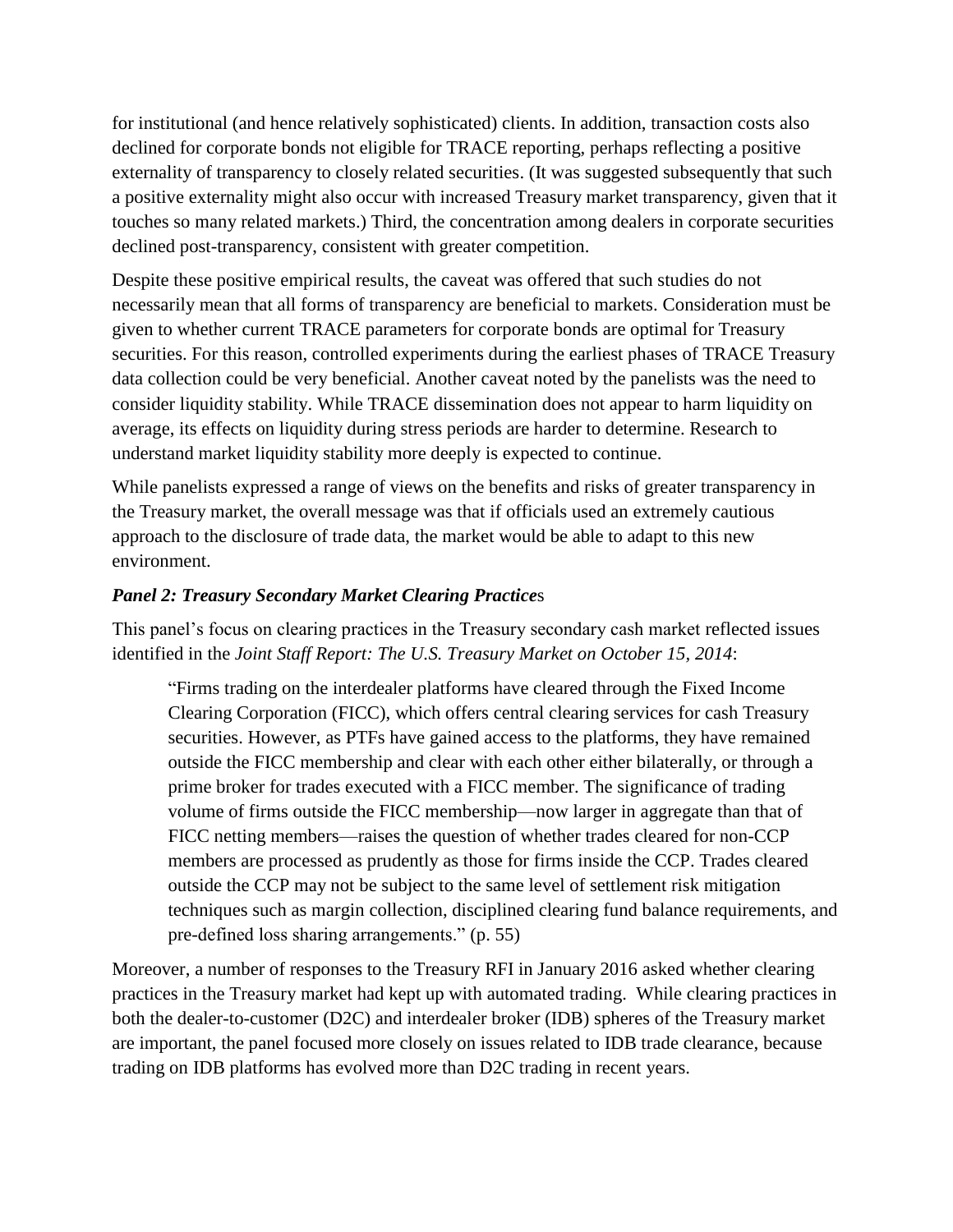At present there are two primary IDB platforms for secondary Treasury trading and each is organized as a central limit order book (CLOB). CLOBs allow for anonymous trading in a single order book; and while anonymity in a CLOB is valued to protect confidential trading information, it makes counterparty evaluation more challenging. IDB platform function is important because the most active trading in Treasury on-the-run securities takes place there. Trading in these "benchmark" securities is critical to price discovery in the Treasury market and yields on such securities also serve as important reference points for corporate securities, mortgage securities, and interest rate derivatives. Given such central functions, any disruptions to the IDB platforms could have broader effects. IDBs are the "introducing broker" and own the credit risk of non-CCP platform users even if there is a clearing agent in the chain.

Questions for the panel reflected responses to the Treasury's RFI and were organized under three thematic areas: (i) counterparty risk management, (ii) growth in decentralized clearing, and (iii) broader central clearing possibilities.

### *Panel 2 Discussion: Summary Highlights:*

- Margin practices have not kept up with automated trading, and flash events are here to stay.
- A big difference between the Treasury market and other markets is that interdealer brokers can be a counterparty risk. Disruption to one or both IDBs could disrupt trading.
- Having visible uniform margin practice is considered the optimal approach. In the Treasury market, however, this is not the case, because each IDB has its own approach and has no visibility into exposures in the other IDB.
- While there is room for improvement in the Treasury market clearing architecture, panelists noted that there are safeguards in place and a number of storms have been weathered:
	- o IDBs performed very well during the October 15, 2014, flash event.
	- o IDBs were not disrupted during the MF Global, Refco, or Lehman events.
- One panelist noted that although IDBs are acting as riskless principals to trades, they still get margined twice a day because of incomplete CCP participation—an outcome that reflects an opportunity for improvement in current arrangements.
	- o There could be a need for a regulatory mandate, perhaps similar to the one in the swaps market that specifies that participants of a certain size must have direct or sponsored membership from a prime broker to the CCP.
- Another panelist compared the current state to a situation not unlike tri-party repo prior to reforms, in that activity with intraday risk of someone outside the CCP is being borne by the IDBs and CCP.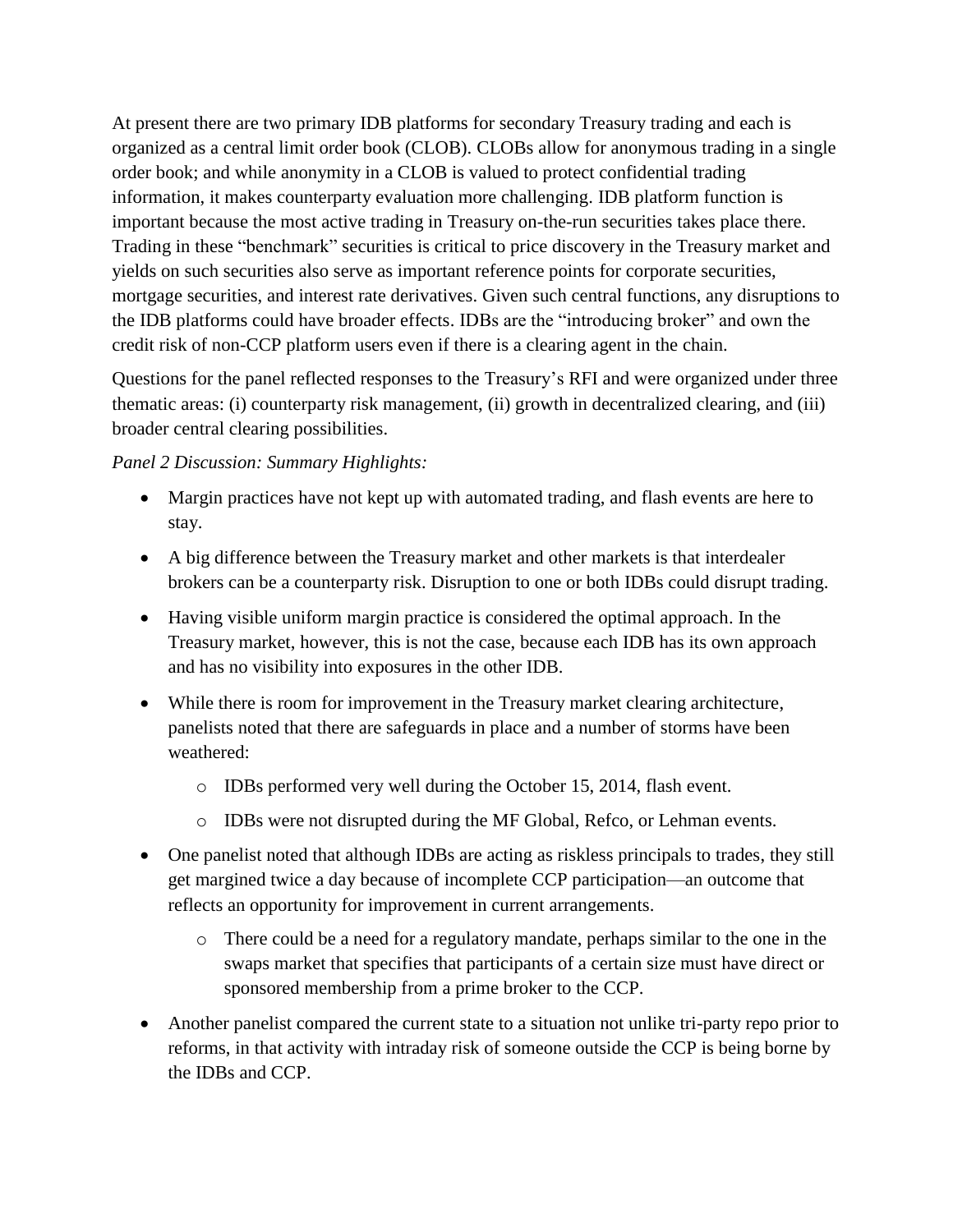- Discussion took place around the possibility that a voluntary model that would be economic for the PTF business model could be developed, but no consensus suggestion emerged.
- It is unfair to conclude that PTFs clear for free currently, as IDBs do require collateral deposits, but it was recognized that such risk mitigation is not transparent to the market or to the CCP, and consequently cannot be vetted thoroughly.
- There is some concern that a Knight Capital event in the Treasury market, should one arise, might prove challenging given the bifurcated nature of the IDBs in the Treasury market and the increase in decentralized clearing. Knight had everything routed to a single marketplace.
- Visibility of individual PTF activity to the CCP is nonexistent, and this might result in unseen indirect intraday exposures to the CCP.
- Treasury-only IDB platforms are exempt from SEC 15c35; one panelist expressed the view that this exemption should be removed.
- Participants generally believed that an increase in central clearing was likely to need a regulatory mandate.
- Even under a regulatory mandate, economic considerations would be important, and a clearing solution would have to avoid negating new business models.
- In response to an audience question, panelists discussed the potential application of distributed ledger technology to clearing arrangements. While no such application is in the immediate pipeline, the potential for distributed ledger technology to move the market to a T+0 capability was seen as its largest benefit, eliminating end-of-day risk and significantly reducing intraday risk.

In summary, the panel found that present clearing arrangements were working but were not ideal, and that there was support for mandatory clearing if voluntary arrangements did not emerge. In addition, there was some support for increased platform oversight, and for the possibility that aggregate counterparty and intraday risks might be lower than under current arrangements. While unlikely, disruption to IDB platforms from a credit event would have negative downstream impact on market function and should be avoided.

## *Panel 3: The Future of Treasury Market Settlement*

The conference's third panel focused on an important transition taking place in the settlement infrastructure of the U.S. government securities market which is vital to market function and financial stability. . Since the early 1990s, two clearing firms have dominated the industry, providing a full suite of settlement services for U.S. government securities—Bank of New York Mellon (BNYM) and J.P. Morgan Chase (JPMC). JPMC, however, recently announced its plan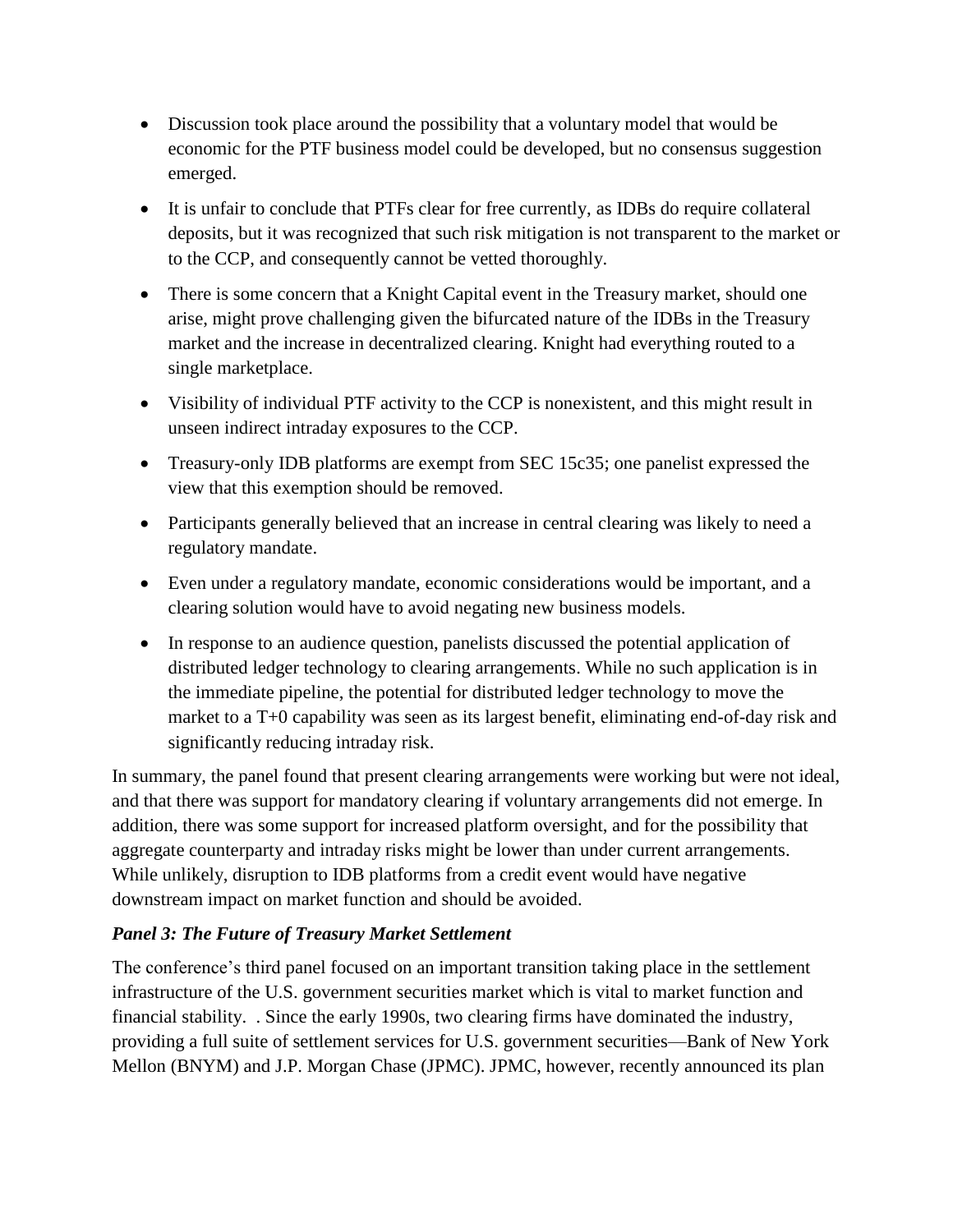to exit this business—a move that will soon leave BNYM as the sole provider of U.S. government securities settlement and tri-party repo services for broker-dealers.

In his [remarks](https://www.federalreserve.gov/newsevents/speech/powell20161024.htm) Federal Reserve Governor Jerome H. Powell, moderator of the panel, described the Federal Reserve's response to this development. He noted that the Fed has been working closely with the Department of the Treasury and with BNYM to ensure a smooth transition as JPMC prepares to exit the settlement service.

Powell also touched on expectations going forward:

- The Federal Reserve has long recognized that any disruptions to these critical market services could have serious consequences for financial stability, and has calibrated its supervisory expectations accordingly. As BNYM becomes the sole provider, the Federal Reserve will raise supervisory and oversight expectations even higher.
- The Federal Reserve does not have a specific market design end state in mind. Rather, it recognizes the systemic importance of these activities and the need to ensure their continued availability in nearly all states of the world, regardless of the firms that offer them or the specific market structure.
- The industry as a whole should play an important role in shaping the evolution of the settlement infrastructure.

In the discussion that followed Powell's remarks, panelists considered the transition and its implications in more detail:

- Representatives from BNYM recognized the importance of the Treasury securities settlement services and pledged to set a high standard for their provision, noting that they had a long history in this market, and that they were working with JPMC clients who had expressed interest in moving over. The representatives also expressed a willingness to work with both private and official sectors in a collaborative way as the market structure and technology evolve.
	- o A panelist noted that even now, when two banks are providing settlement services, no firm has a "hot backup," that is, no firm could just use the other settlement bank if its bank faced a serious disruption. Thus, the loss of one bank should not bring about a significant change in resilience.
	- o Another panelist highlighted the need to stage the transition of JPMC clients in a way that does not trap liquidity for those clients who have yet to transition. At the same time, the panelist saw potential for eventual repo market liquidity gains: With tri-party repo participants all moving to a single settlement service, this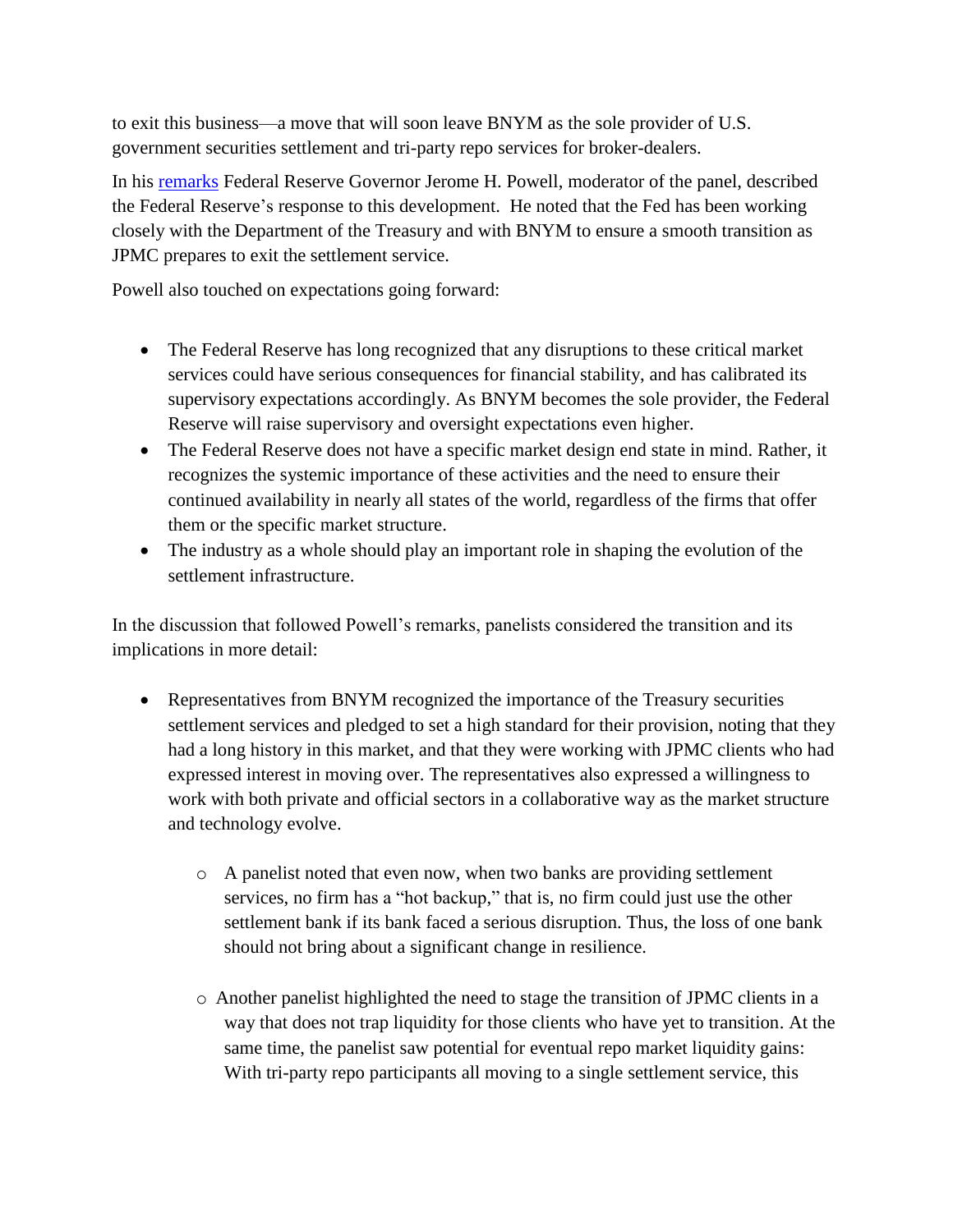could reverse some recent repo market liquidity declines associated with the mandated bifurcation of GCF repo market activity.

 A representative from the CCP discussed how its plans for modernizing several of its platforms could potentially be combined with work that would allow it to offer settlement services. The representative said that the CCP planned to consult with a broad range of market participants to gauge interest in that potential.

### *Panel 4: Evolution of Treasury Markets*

In the final panel, participants discussed the possible ways they expect Treasury markets might evolve over the next five years. Some key topics of this discussion were:

### *Market transparency*

The panel noted the need to increase Treasury market transparency and pointed to progress made on this front. For example, one panelist brought up the [new FINRA rule](http://www.finra.org/newsroom/2016/finra-receives-sec-approval-require-member-firms-report-treasury-transactions-trace) requiring official reporting and said that he expects there to be similar requirements for public reporting over time. Another panelist said that increased market transparency and access will in turn lead market participants to increasingly rely on, and adhere to, best practices.

### *Market infrastructure*

Several panelists voiced the expectation that in five years, there could be very liquid, all-to-all electronic trading of on-the-run securities. By contrast, with respect to off-the-run securities, one panelist said that a functioning Treasury market may require either the Treasury or the Fed to provide some kind of "liquidity solution" for these securities (for example, via daily auctions). Several panelists noted that they expect the innovations that have changed the on-the-run securities market over the past few years to start to emerge in the off-the-run sector. Panelists emphasized the "special" status of the Treasury market as compared with other asset classes' markets (for example, the equity market).

Many panelists also brought up the need for a broader central clearing infrastructure for the U.S. Treasury cash and/or repo markets. For example, one panelist said that he envisions the market infrastructure five years from now as a hub-and-spokes model, where there would be a central hub for clearing and settlement that engages all the market participants—including clearing agents, CCPs, and custodians—at once.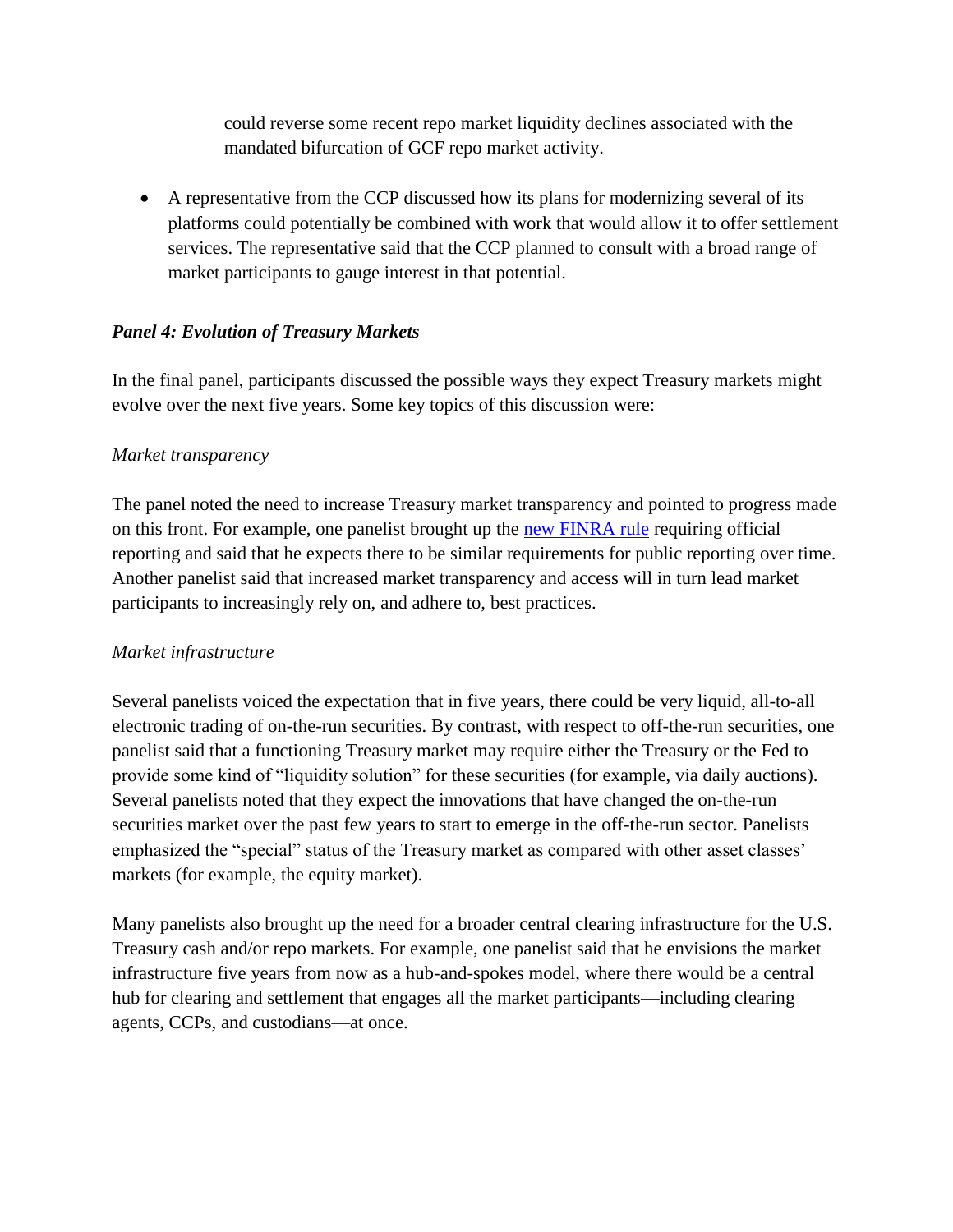#### *Market participants*

The panelists discussed the role of platform traded funds, particularly in light of their increased presence in the Treasury market over the past five years. There was consensus that the market is moving toward fuller automation (rather than voice-based) and that with this "wave of automation," PTFs will continue to play a large role in the Treasury market. However, several panelists said that they do not foresee end-clients choosing to deal *directly* with PTFs—even if PTFs move up in the market "eco-system." Instead, these panelists expect end-clients to deal with PTFs *through* existing bank relationships, with one morning panelist relating that this is already in the works. Overall, there was a general sense that PTFs will be subject to more regulation and oversight going forward.

In terms of entities as liquidity providers, one panelist said that primary dealers and large brokerdealers will continue to provide liquidity to clients. When asked about the asset management industry and the growth in the presence of asset management community mutual funds in the Treasury market, another panelist underscored that asset managers and liquidity takers are not (and will not be) liquidity providers at the micro $<sup>1</sup>$  level.</sup>

## *Durability of liquidity*

Regarding the definition of "liquidity," several panelists said that merely looking at the top of the book will not give a full picture of what constitutes market liquidity. For example, one panelist defined a liquid market as one where the price received for a given size you actually transact in is the price you thought you were going to get prior to the transaction. Under this definition, lack of surprises equals higher liquidity. Given the reforms to the U.S. Treasury market discussed throughout the day (for example, increasing transparency and greater information for participants), one participant expected fewer "surprises" in terms of what price buy-side participants actually get for a particular transaction, and in turn, expected markets to be more liquid going forward.

When asked about expectations for the frequency of flash events in the Treasury market in the future, panelists' views were mixed. One panelist said that even if the frequency of flash events does not increase, the increased visibility into the granularity of market price patterns make flash events *more observable* than they were previously (for example, when granular reporting wasn't required). Another panelist said that they expect flash events to occur more frequently in the next five years and cautioned that too much transparency (for example, "full" transparency) has the potential to make the U.S. Treasury market—particularly for off-the-run securities and TIPS less liquid. A third panelist disagreed with this cautionary tale, arguing instead that more

 $\overline{\phantom{a}}$ <sup>1</sup> The panelist was distinguishing market maker activity at the "micro" level, when the market is mispriced by about  $1/4<sup>th</sup>$  or 1 basis point, from activity at the "macro" level, when the market is mispriced by more than 15 basis points.